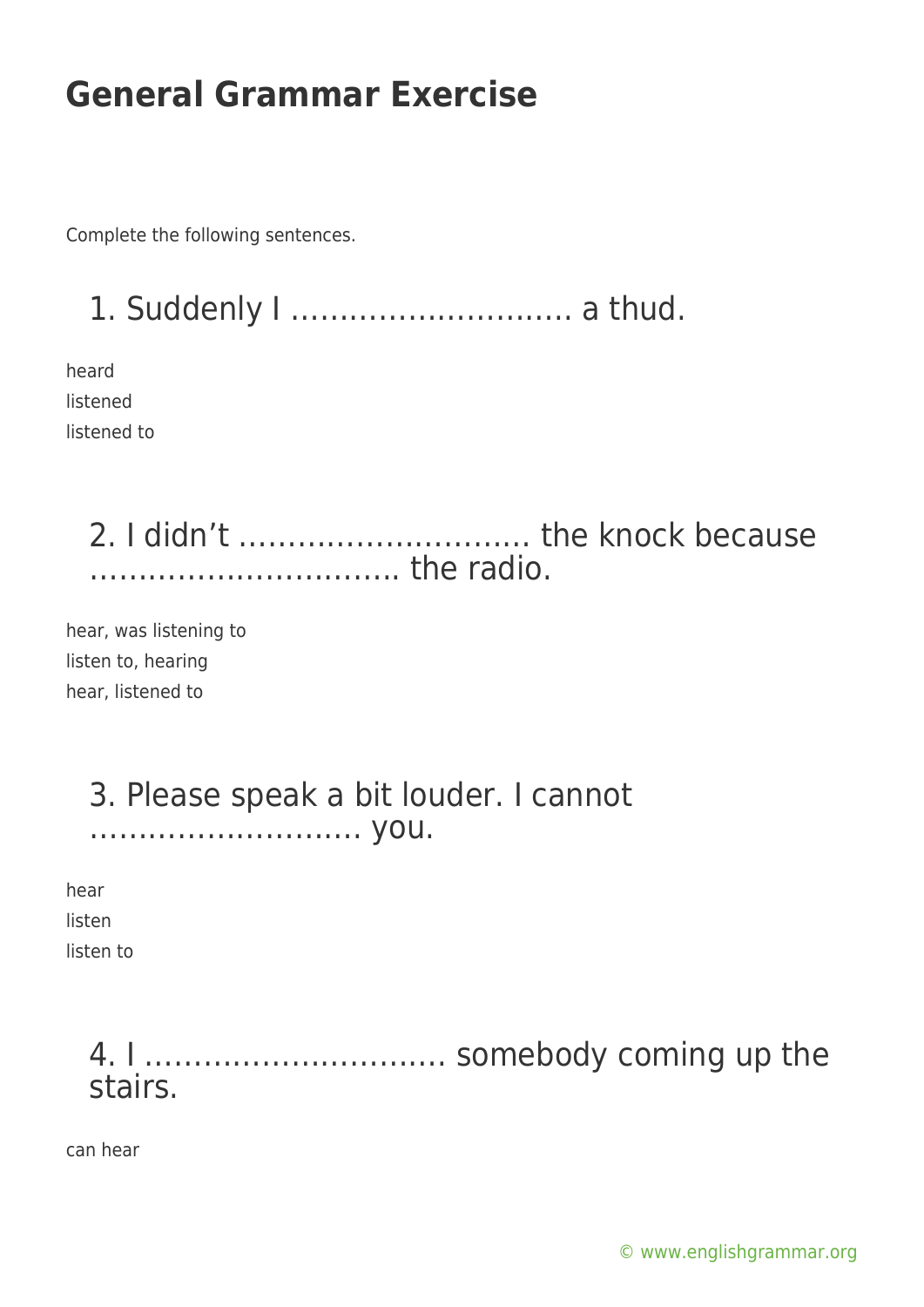am hearing can to hear

5. ……………………………. what I am going to say.

Hear carefully Listen carefully to Listen carefully

## 6. I heard him …………………………. at the watchman.

Please select 2 correct answers

shout shouting to shout

7. I saw her ………………………….. into the pond.

jump to jump Either could be used here

[© www.englishgrammar.org](https://www.englishgrammar.org/)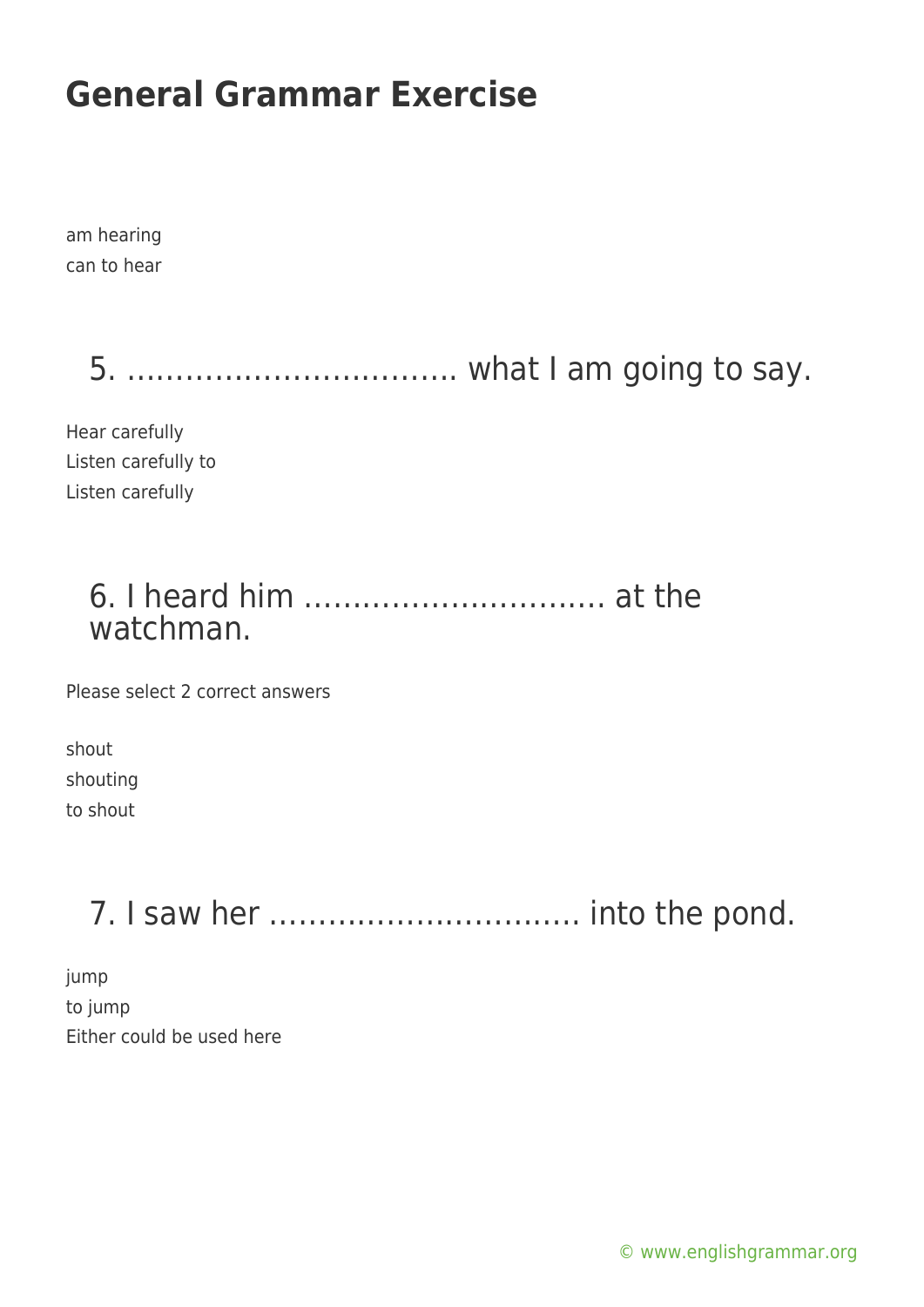## 8. I heard the bomb ………………………….

explode to explode exploding

## 9. I watched the kids …………………………… in the pond.

Please select 2 correct answers

swim to swim swimming

> 10. I could see him ……………………………. on the bus.

getting to get get

### 11. I heard my name ……………………………… several times.

repeating